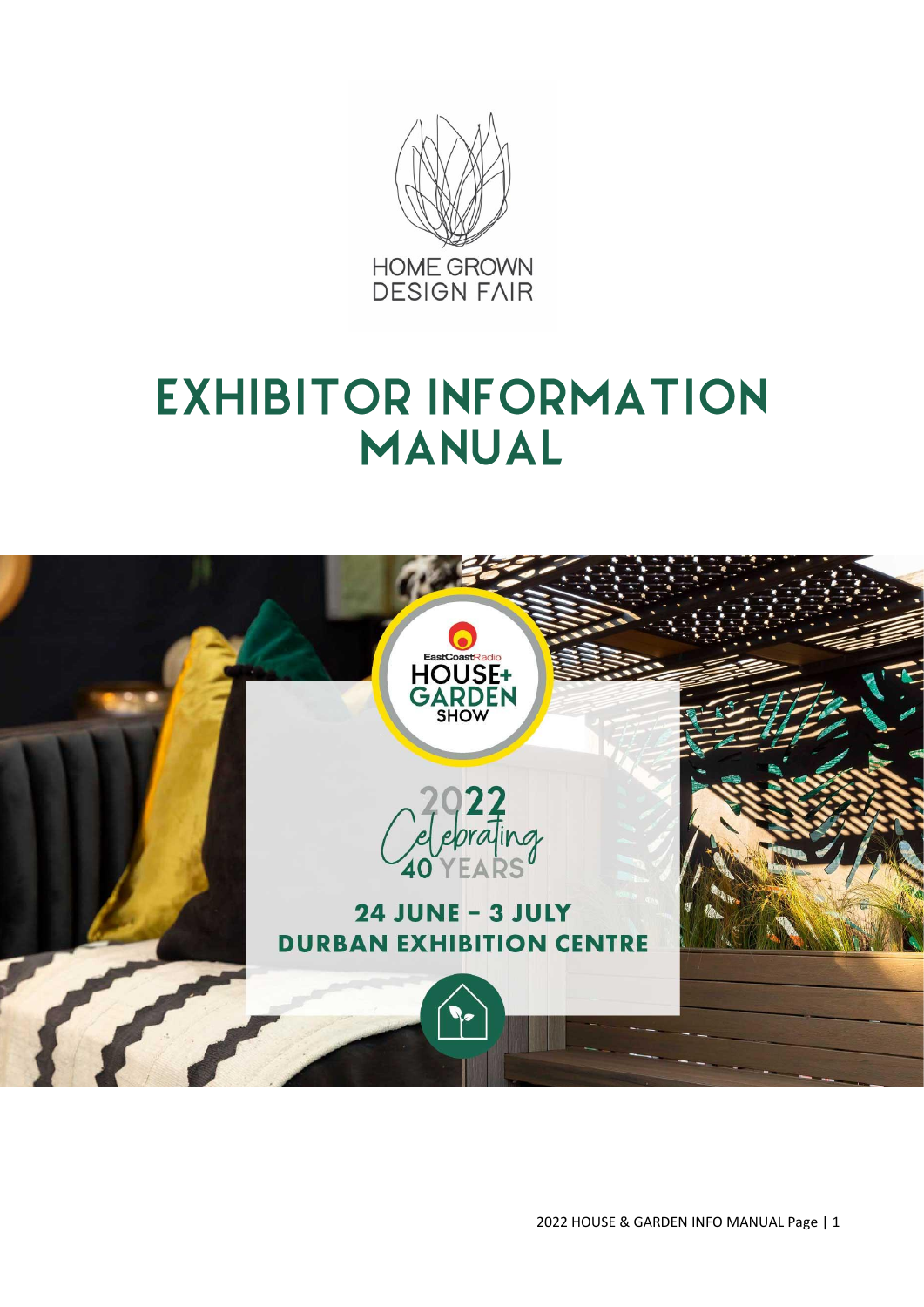# A. General Event Information

# **B. Rules & Regulations**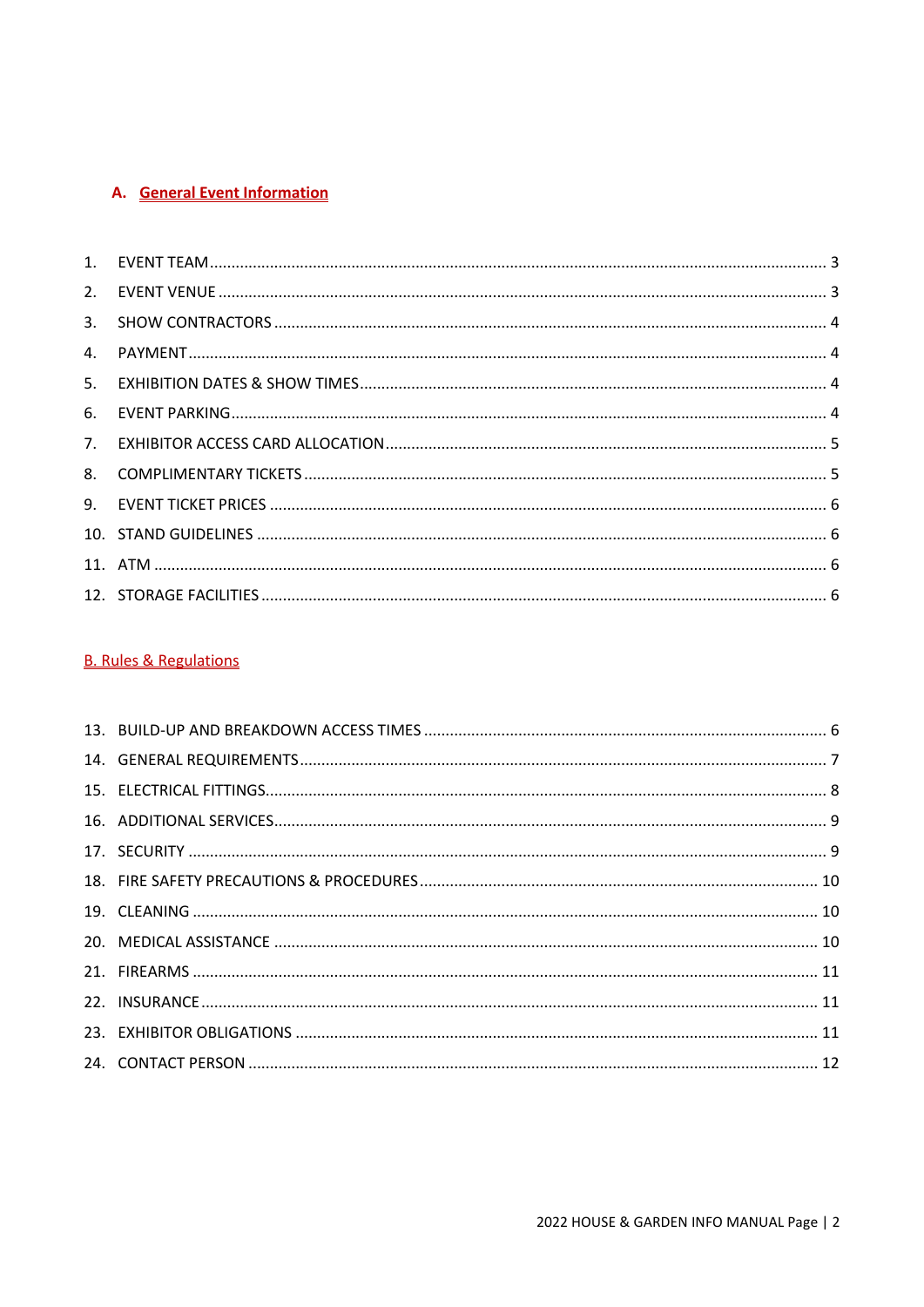# **Welcome to the 2022 East Coast Radio House & Garden Show!**

We are so excited to have you as part of our event! Please take the time to read through this entire manual as it has been designed to support you with the ordering of services required for your participation at the show.

Please also complete the relevant **service forms** accordingly, to ensure a smooth build-up. It is a good idea to ensure that the person responsible for co-ordinating your stand reviews the necessary items in the manual and the service order forms as well. **PLEASE NOTE: THE DEADLINE FOR SUBMISSION OF ALL FORMS AND ADDITIONAL ORDERS IS 17 May 2022**

If you have any questions or need assistance with pre-show planning, please feel free to contact a member of the organising team below. Should you have any queries about your stand, or the build-up process please contact **Yogi on 031 303 5941** or **yogi@hgexpo.co.za**.

Thank you again for your support and we look forward to seeing you in June!

# **A. GENERAL EVENT INFORMATION**

# <span id="page-2-0"></span>1. **EVENT TEAM**

| <b>CONTACT/ROLE</b>                | <b>EMAIL ADDRESS</b>   | <b>TELEPHONE NUMBER</b> |
|------------------------------------|------------------------|-------------------------|
| Cairey Baxter Bruce, Show Director | cairey@hgexpo.co.za    | 031 303 5941            |
| Annie Peters - Admin Manager       | annie@hgexpo.co.za     | 083 745 4133            |
| Liezle Bothma - Operations Manager | liezle@hgexpo.co.za    | 083 6596992             |
| Angela Chatfield - Sales           | angela@hgexpo.co.za    | 083 303 9699            |
| Yogi Mohanlall - Show Services     | yogi@hgexpo.co.za      | 064 656 0061            |
| <b>Gill Straker - Sales</b>        | gill@hgexpo.co.za      | 083 775 8957            |
| Christina Wiese - Foodie Fair      | christina@hgexpo.co.za | 083 611 3508            |
| Priya Govender - Organisers Office | priya@hgexpo.co.za     | 031 303 5941            |

# <span id="page-2-1"></span>**2. EVENT VENUE**

The event will be held at the Durban Exhibition Centre. Contact details of the venue event coordinator are listed below:

| <b>Ncamisile Mlangu - Events Co-ordinator</b> | Durban Exhibition Centre |
|-----------------------------------------------|--------------------------|
| Telephone number: +27 31 360 1369             | 11 Walnut Road           |
| Email address: Ncamisilem@icc.co.za           | Durban                   |
| Website: www.icc.co.za                        | 4000                     |

Please contact Ncamisile directly for any venue related queries.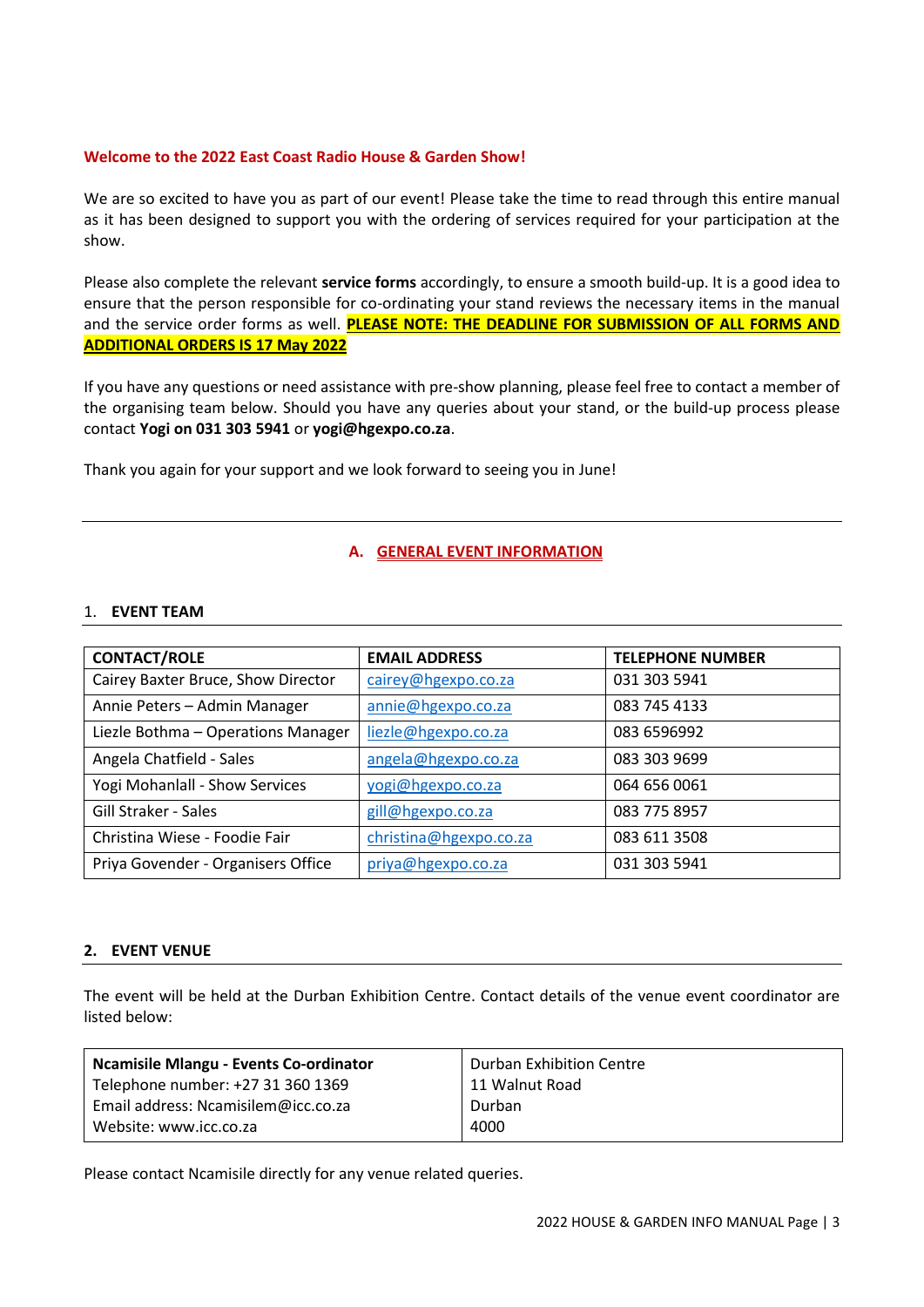# <span id="page-3-0"></span>**3. SHOW CONTRACTORS**

Our official show contractor is **Exhibition Stands & Events (ESE)**. Please ensure all additional services are ordered via the service order forms. Late orders will carry a 20% surcharge.

Should you wish to contact ESE directly for any custom design stands, please contact:

| <b>CONTACT PERSON</b>          | <b>TELEPHONE</b> | <b>EMAIL</b>         | <b>WEBSITE</b>    |  |
|--------------------------------|------------------|----------------------|-------------------|--|
| Darren Dunbar                  | +27 31 368 7580  | darren@estands.co.za | www.estands.co.za |  |
| <b>Logistics/Admin Manager</b> |                  |                      |                   |  |

#### <span id="page-3-1"></span>**4. PAYMENT**

Please note that all stands must be paid for in full by **Friday 17 June 2022**. Exhibitors will unfortunately not be able to build up their stands or collect exhibitor packs until full payment has not been made.

Any additional stand services will only be rendered once full payment has been received. For any payment queries please contact Annie Peters, annie@hgexpo.co.za

# <span id="page-3-2"></span>**5. EXHIBITION DATES & SHOW TIMES**

| Friday 24 June – Sunday 3 July | 8am – 9.30am (access to venue for re-stocking)<br>Show opens at 10h00 |
|--------------------------------|-----------------------------------------------------------------------|
| <b>SHOW TIMES</b>              |                                                                       |
| Monday – Saturday              | $10h00 - 21h00$                                                       |
| Sunday                         | $10h00 - 20h00$                                                       |

Note: The Hall will be open at 8am each day. Please ensure that stands are manned from this time.

## <span id="page-3-3"></span>**6. EVENT PARKING**

# **NO PARKING WILL BE PERMITTED ON SITE DURING THE SHOW**.

Parking options for exhibitors include:

# **1. Centrum Parking**, which will be available –

- Free of charge during build-up and break-down periods.
- At R20 per car, per day during the show days.

Note: Exhibitors will be required to show their exhibitor access wristbands in order to qualify for the above exhibitor parking rates.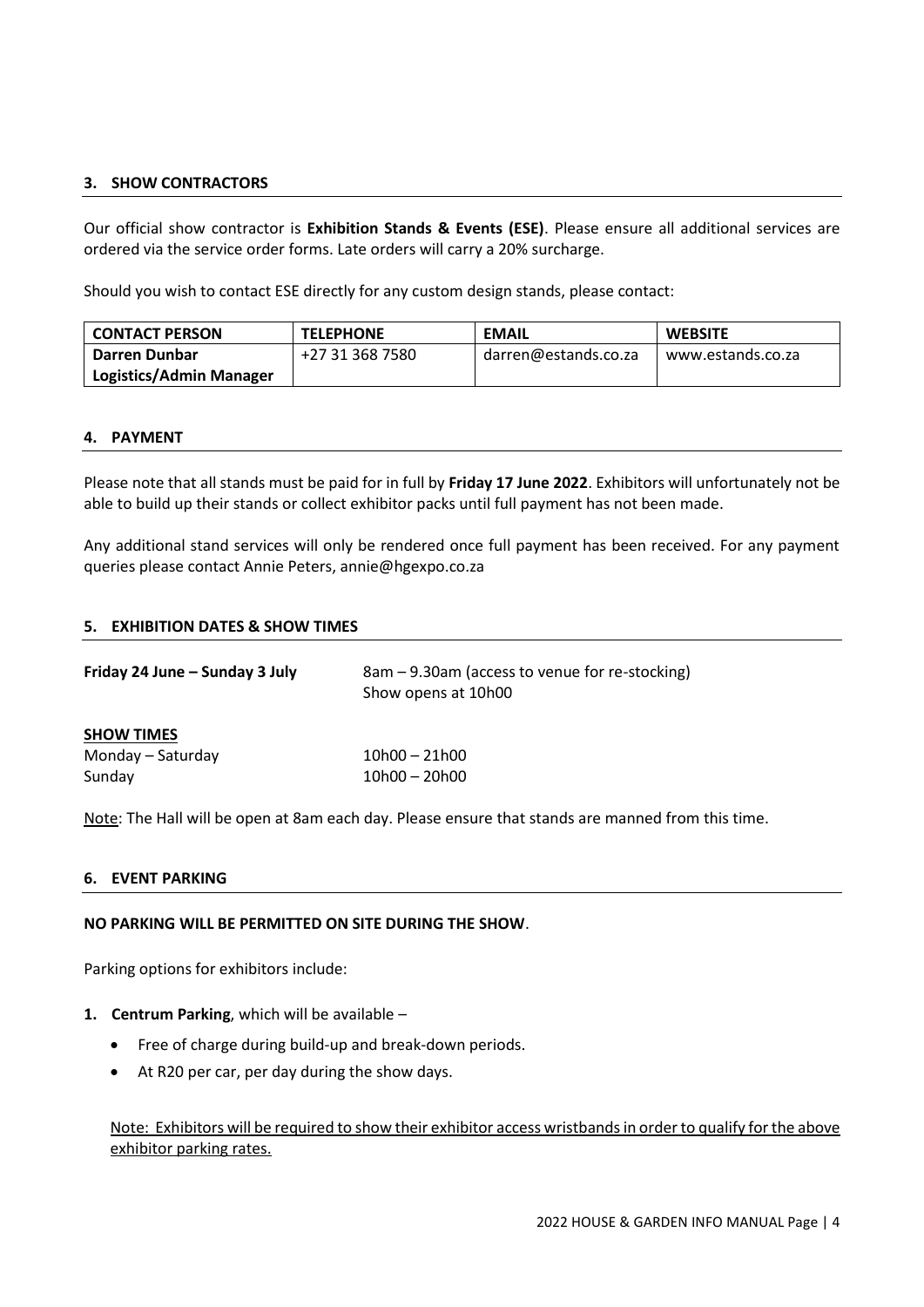- **2. ICC Parking**, which will be available
	- On a paid basis for build-up, show and break-down periods.

# <span id="page-4-0"></span>**7. EXHIBITOR ACCESS CARD ALLOCATION**

# **BUILD-UP ACCESS - WRISTBANDS**

- Safety Regulations require that any person entering the venue must register at an access point.
- On registration at the gate, security personnel will issue a wristband.
- All members of staff must wear these wristbands to gain access to site during build-up i.e., 20 23 June.
- **These wristbands are only valid for build-up & breakdown.**

# **SHOW ACCESS – EXHIBITOR ACCESS CARDS**

Exhibitors will receive access cards which have to be worn for the duration of the show. **Access cards must be visible at the gates to allow access.** Exhibitor representatives will not be allowed access to site without access cards. Note these cards are registered to a specific person and cannot be swapped amongst staff.

The allocation of show access cards is based on stand size, as follows:

| $ 4 - 7$ sqm | $8 - 10$ sqm | $11 - 17$ sqm | 18      |
|--------------|--------------|---------------|---------|
| 2 cards      | 3 cards      | 4 cards       | 5 cards |

Please note that Exhibitor access cards must always be visible and access personnel will be authorised to check and validate Exhibitor access cards at any time.

Additional access cards may be purchased via the service order forms or at the Organisers Office on site, at a rate of R130.00 (excluding VAT) per access card.

# <span id="page-4-1"></span>**8. COMPLIMENTARY TICKETS**

# **ALLOCATION**

Home Grown Design Fair Exhibitors will be allocated complimentary tickets as follows:

- 10 any day complimentary tickets.
- 5 Monday to Thursday complimentary tickets.

Complimentary tickets will be emailed to you via our new ticket service provider, Howler. These can then be passed on to your clients and guests or printed out for distribution.

Should you require additional complimentary tickets, these will be available for purchase at a discounted price of R60.00 per ticket. Once we receive your request to purchase complimentary tickets a promo code will be sent to you. Tickets can then be purchased via the Howler ticketing system using the promo code which will automatically apply the discount at check out.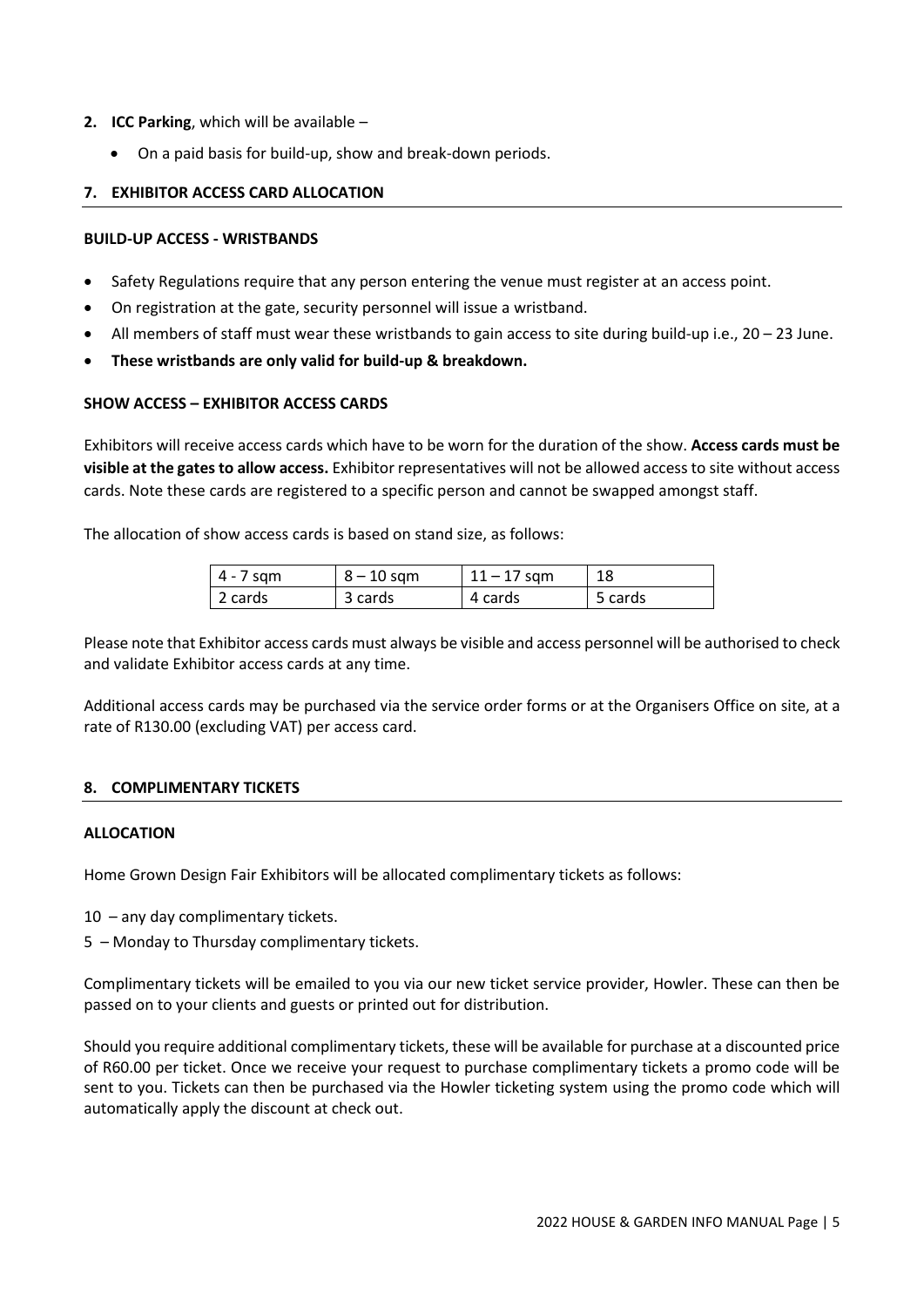### <span id="page-5-0"></span>**9. EVENT TICKET PRICES**

| Adults:     | R <sub>100</sub> |            |
|-------------|------------------|------------|
| Pensioners: | R70              |            |
| Students:   | R70              |            |
| Children:   | Free             | (under 12) |

#### <span id="page-5-1"></span>**10. STAND GUIDELINES**

Exhibitors are advised to ensure that their contractors / designers / stand builders are fully informed, by:

- forwarding to them the exhibitor manual, service order forms and build-up notes so that dates, times and deadlines are known and can be applied;
- making them aware of services already ordered and invoiced, and the process for ordering additional services that may be required, via service order forms.

Note that services will only be delivered once full payment is received. All orders of whatever nature submitted after the specified cut-off date and time of **15h00** on **Tuesday 21 June (late orders)**, will incur a **20% surcharge**. Late orders will be processed as soon as possible - there will be a queueing system in place.

#### **AISLES**

All Aisles must be always kept clear. No products or advertising material may be placed in aisles. Demonstrators must showcase their products from within their stand. Passing of flyers/pamphlets to visitors will not be permitted in aisles.

#### <span id="page-5-2"></span>**11. ATM**

ATMs will be available during the show on North Plaza.

# <span id="page-5-3"></span>**12. STORAGE FACILITIES**

Regret, no storage facilities available.

# **B. EXHIBITION RULES & REGULATIONS**

#### <span id="page-5-4"></span>**13. BUILD-UP AND BREAKDOWN ACCESS TIMES**

#### **BUILD-UP TIMES**

| Wednesday 22 June: |  |  |  |
|--------------------|--|--|--|
|                    |  |  |  |

Thursday 23 June: 08h00 to 12h00

08h00 to 22h00 (Organisers off duty - 20h00)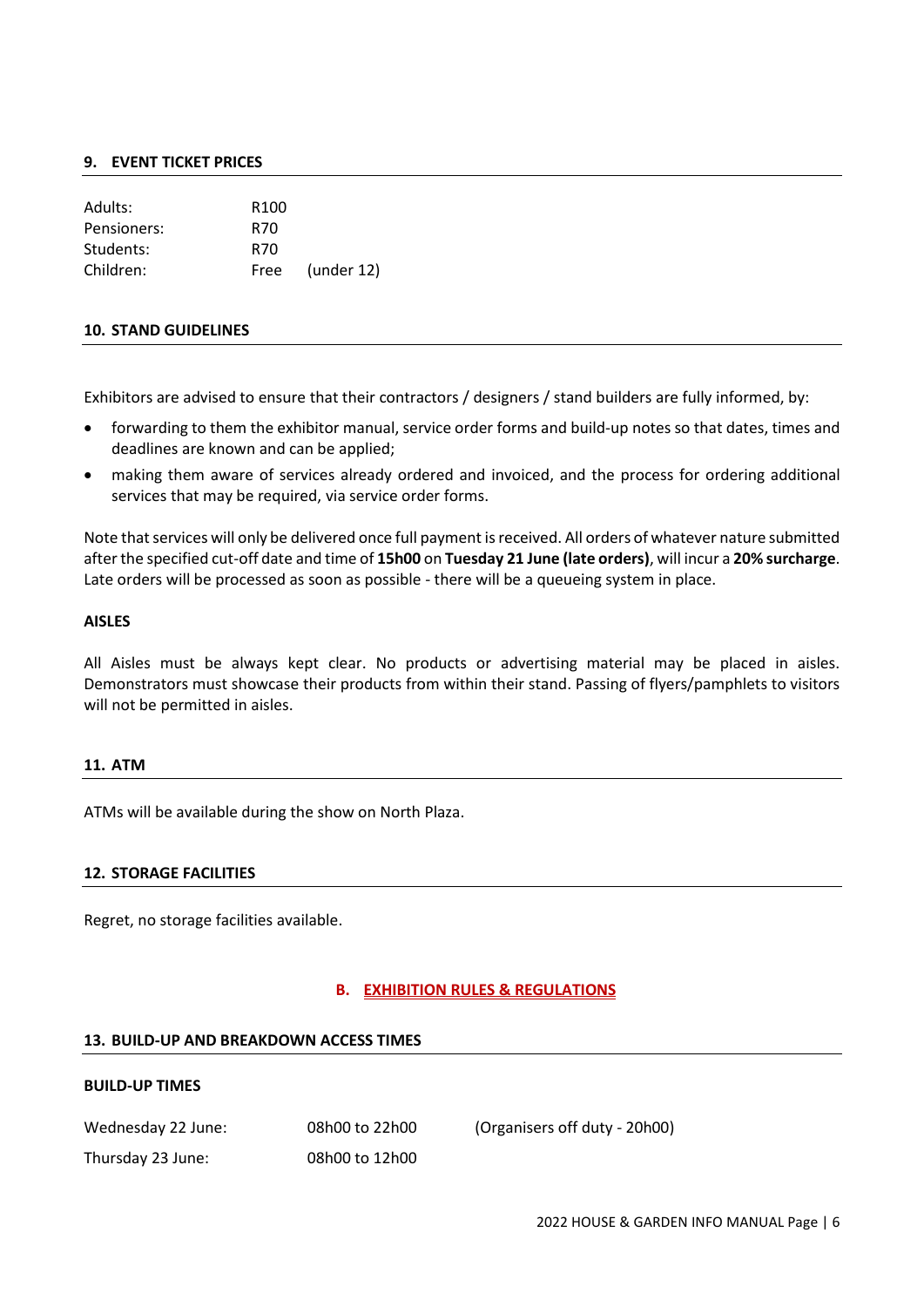Exhibitors who wish to build-up after 10pm will be required to obtain prior permission, as additional Safety Officer and Medic costs will be incurred. Safety Officers and a Medic are required by law to be on site whilst construction is underway.

#### **Please contact Yogi Mohanlall - yogi@hgexpo.co.za- for late build-up requests.**

#### **BREAKDOWN TIMES**

| Sunday 3 July: | $20h00 - 22h00$ | (Starts after show closes)    |
|----------------|-----------------|-------------------------------|
| Monday 4 July: | $08h00 - 17h00$ | (Organisers off duty – 15h00) |

#### **BUILD-UP DEADLINE**

# **It is important for Exhibitors to note that all stands must be completed by the LATEST 12h00 on Thursday 23 June 2022**.

#### **NON-COMPLETION PENALTY**

A non-completion penalty of R1000 per hour comes into effect for any Exhibitor whose stand build-up is not fully complete by the deadline (please refer to the **Standard Terms and Conditions**). Late build-up results in additional cleaning costs before the show opens to the public.

#### **BREAK-DOWN**

Breakdown is a security high-risk period. Exhibitors are encouraged to have all their goods insured from the time goods leave their premises to the time they are returned, including transport. For security reasons, stands should always be manned during breakdown. Goods being loaded onto an open bakkie or truck should not be left unattended.

Please note that no children under the age of 18 will be allowed on site during build-up or break-down periods.

# <span id="page-6-0"></span>**14. GENERAL REQUIREMENTS**

#### **SUBLETTING**

Exhibitors may not sub-let all or part of their stands to any other person or organisation.

Furthermore, it is imperative that Exhibitors abide by their product/services description clause in the **Exhibitor Agreement**. The organisers reserve the right to remove products which have not been approved.

In the event of sourcing other products for display purposes only, Exhibitors should contact the organisers for names of relevant other Exhibitors on the show. Such product may be acknowledged by **one A4 size sign only**. Business cards or pamphlets may not be available, nor may the company sponsoring the product man the stand nor demonstrate any product.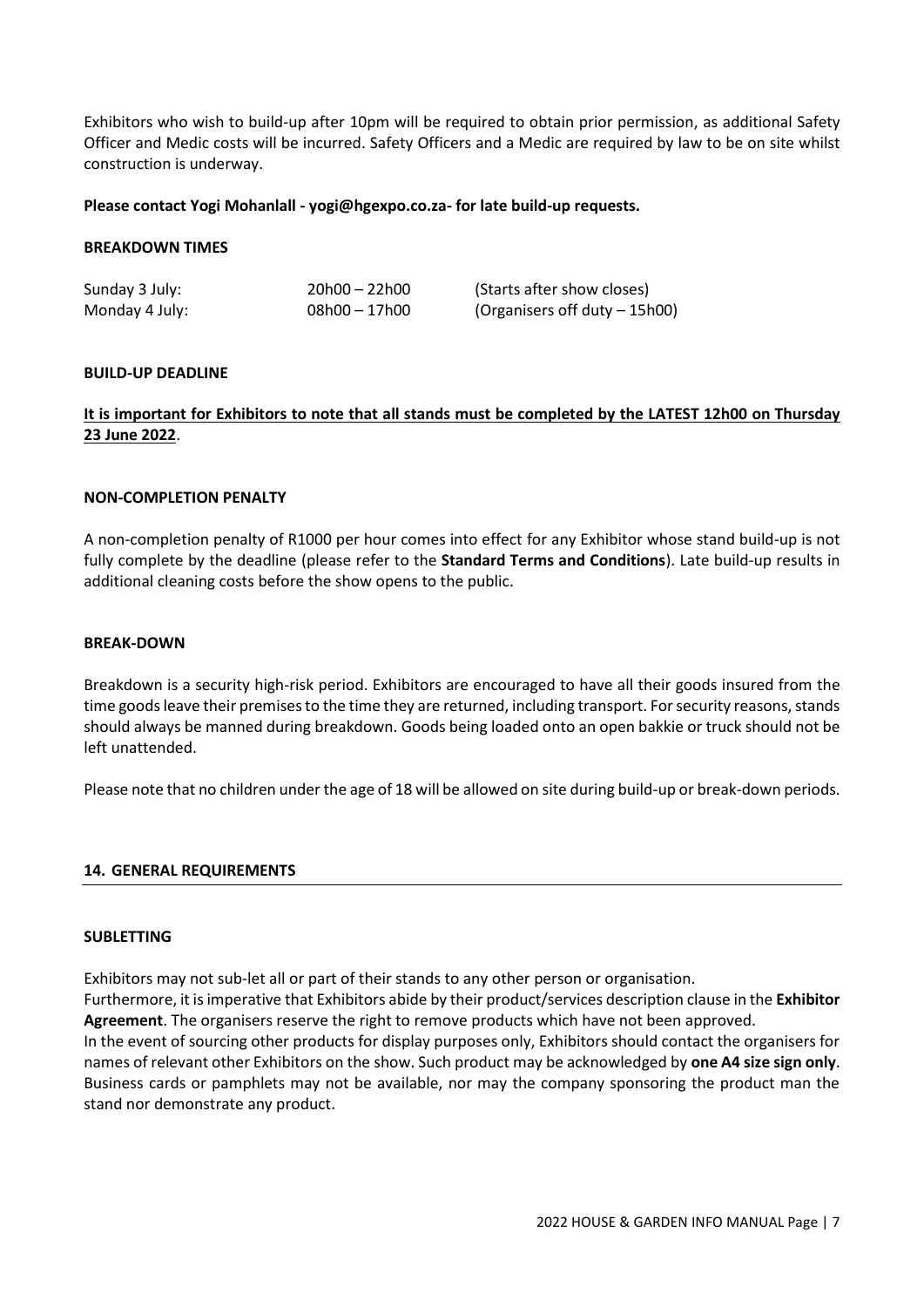#### **SOUND VOLUMES**

Exhibitors who make use of demonstrations are requested to respect other Exhibitors, and keep sound volumes to a reasonable level, so as not to interfere with or disrupt the business of other Exhibitors.

#### **PROMOTIONAL MATERIAL AND DISPLAY**

No product or display stands may extend beyond a stand to obstruct the passageway. Staff members should not be permitted to roam the show aisles unless pre-approved by the organisers.

# **DURBAN EXHIBITION CENTRE**

Please note the following conditions regarding the premises:

- No action may be taken that could result in damage to walls, steelwork, columns, planted areas and plazas.
- No adhesives, nails, fasteners, gouging, or tapes are permitted to floors, walls, pillars and panels.

# <span id="page-7-0"></span>**15. ELECTRICAL FITTINGS**

A standard plug point is supplied. Should you have equipment or a set up that requires a Single Phase or Three phase distribution board, please note that this will be at an additional cost. It Is advisable to order before build-up as it will be cheaper than ordering on site.

Additional electrical and lighting requirements can be ordered via the Exhibitor Services Manual.

Please note the following important **electrical safety conditions and requirements**:

- Only the official electrical contractor may perform electrical work on shell scheme stands, ordered through the organiser.
- Use of ripcord (twin flex or open wiring) for wiring of appliances is **illegal** and will be **removed**.
- SABS approved multiplugs must be used no adaptors will be allowed.
- Electrical equipment supplied by the organiser is strictly for hire.
- No work will commence unless full payment has been received.
- Contractors building custom designer stands are to supply the organisers with an **Electrical Certificate of Compliance** on completion of build-up. These are to be handed in to the Organisers Office by not later than **15:00 on Wednesday 22 nd June**.
- The organisers reserve the right to terminate the supply of power to stands where electrical certificates of compliance have not been submitted. The onus is on the exhibitor to ensure these certificates are submitted and valid.
- Unless indicated on the stand layout or the order form, fittings will be placed at the electrical contractor's discretion. There will be a charge for any subsequent change requests, for the account of the Exhibitor.
- A 20% surcharge will be levied on quoted prices for late orders received after the deadline date.
- No cutting or grinding will be permitted in the Hall. There is a designated area (outside at the Fire Doors) allocated for this work. The deadline to complete all cutting or grinding work is **Tuesday, 21 June**.
- Exhibitors are reminded to forward all documentation to contractors, stand builders and designers,so that they can take note of deadlines and order additional services if required.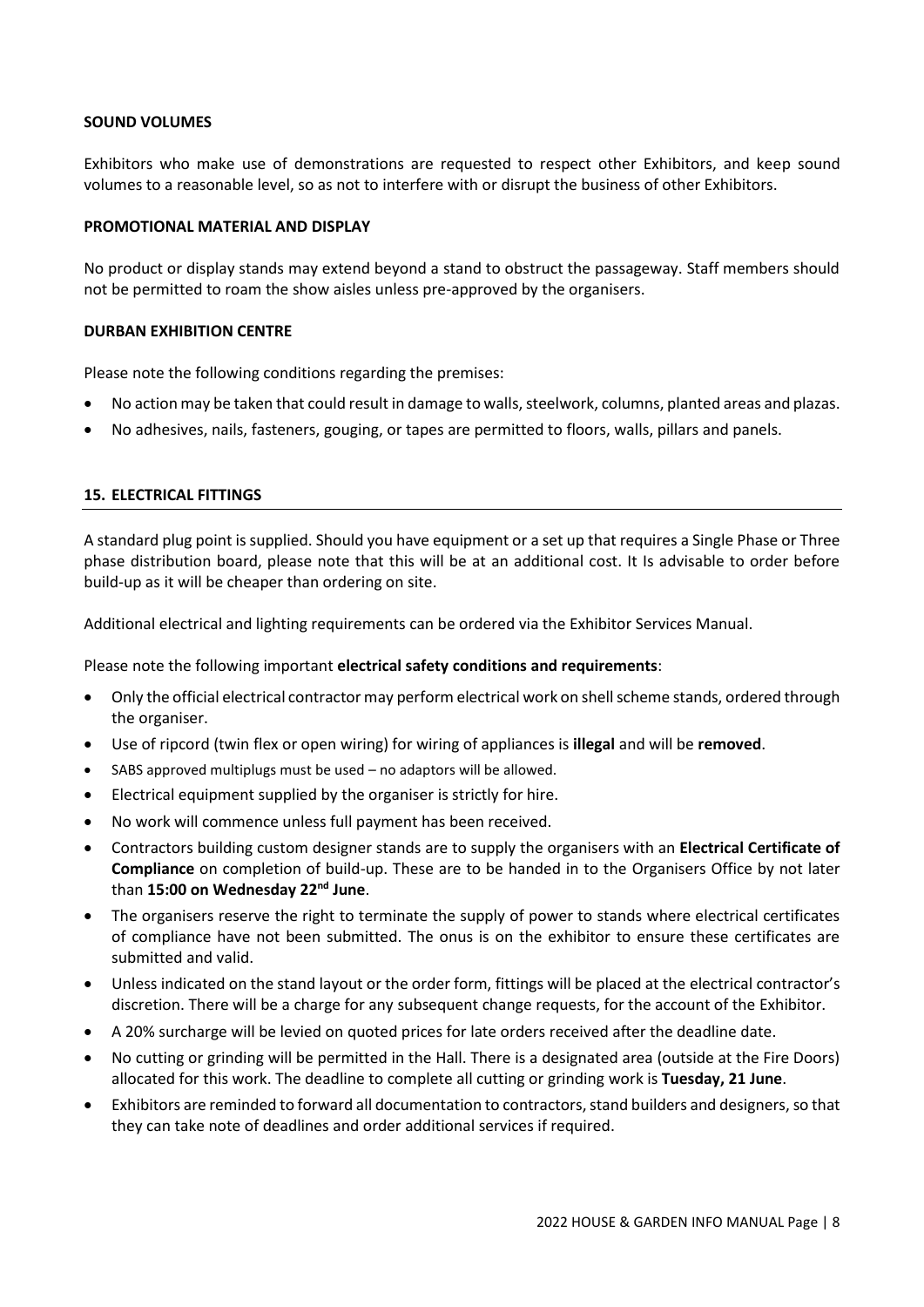For reference:

|               |  |  | Darren Dunbar, Exhibition Stands and Telephone: 031 368 7580 darren@estands.co.za |  |
|---------------|--|--|-----------------------------------------------------------------------------------|--|
| <b>Events</b> |  |  |                                                                                   |  |

#### <span id="page-8-0"></span>**16. ADDITIONAL SERVICES**

Exhibitors can contact the following service providers for additional services as indicated:

| <b>SERVICE PROVIDER</b>             | <b>CONTACT</b> | <b>EMAIL</b>            | <b>TELEPHONE</b> | <b>LINK</b>       |
|-------------------------------------|----------------|-------------------------|------------------|-------------------|
| The Plant Inn                       | Margaret       | plantinn@telkomsa.net   | 082 442 9775     | <b>Click Here</b> |
|                                     | Olejmiczak     |                         |                  |                   |
| Wap Point                           |                | accounts@wappoint.co.za | 021 300 0121     | <b>Click Here</b> |
|                                     |                |                         |                  |                   |
| Telkom<br>ADSL<br>$\qquad \qquad =$ | Yvette Joshua  | joshuae@telkom.co.za    | 021 414 0211     | <b>Click here</b> |
| Temporary                           |                |                         |                  |                   |
| Application                         |                |                         |                  |                   |

# <span id="page-8-1"></span>**17. SECURITY**

**Organisers will provide general overall 24-hour security from Monday 20 June to Monday 4 July**. **However please note that:** 

- Exhibitors are totally responsible for the security of their stand/product.
- Special attention should be paid to the placement of cell phones, handbags and laptops as these are high theft items and the habits of stand participants with respect to usage/protection of these items may be observed.
- For further security, it is important that an Exhibitor's staff member is present to man the stand when the hall is opened at 08h00 daily. The time between 08h00 and show opening time to the public is peak risk time for theft.
- A security guard can be placed at an Exhibitor's stand. Please contact the Security Manager as guards need to be booked 48 hours in advance. Guards can only be hired from the official show security company so as not to compromise security accountability.

For reference:

| Deon Schambriel, Security Manager | Telephone: 082 421 4607 | Email: dsevents18@gmail.com |
|-----------------------------------|-------------------------|-----------------------------|
|-----------------------------------|-------------------------|-----------------------------|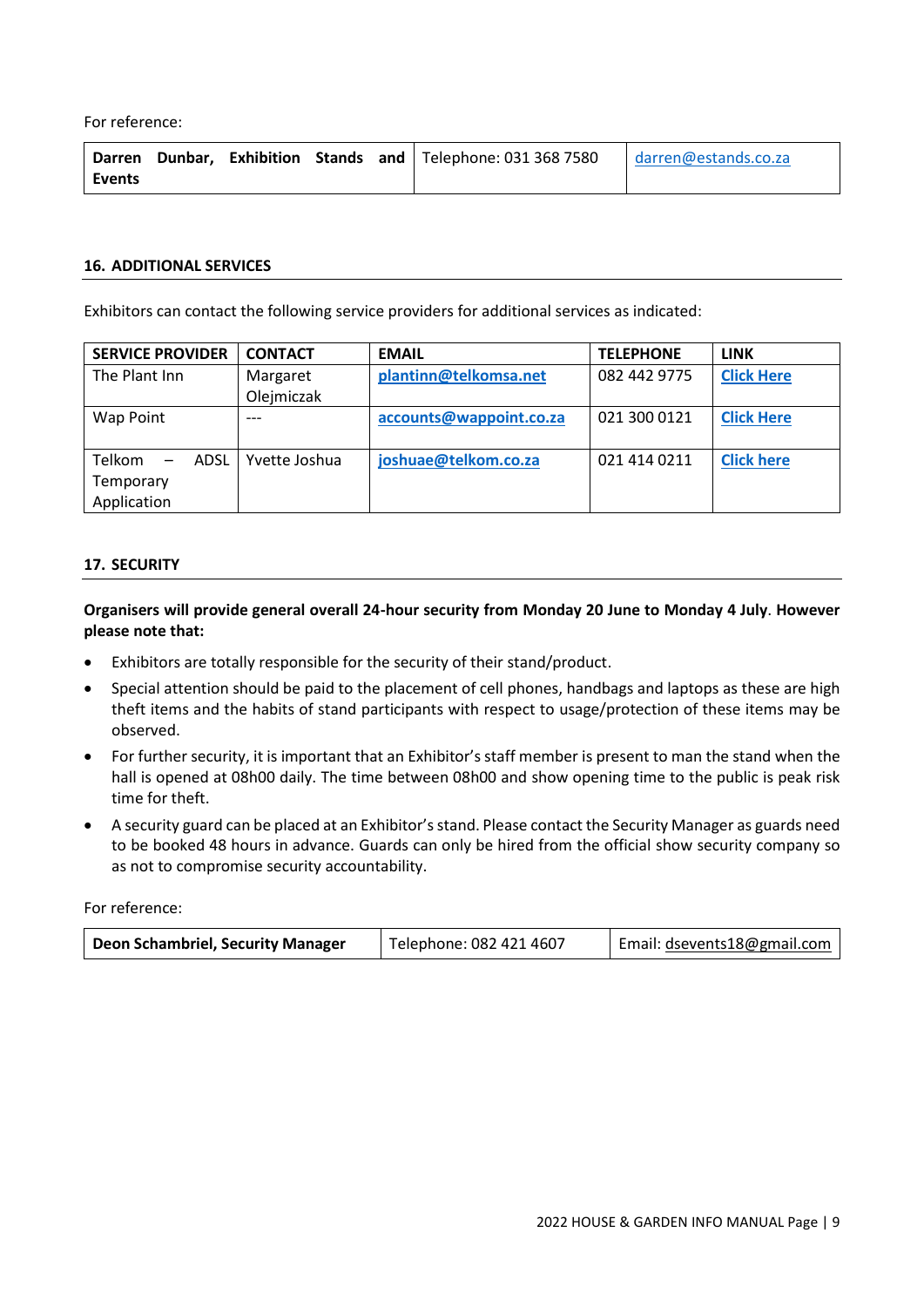# <span id="page-9-0"></span>**18. FIRE SAFETY PRECAUTIONS & PROCEDURES**

Exhibitors should kindly note and comply with the following:

- All fire exits, extinguishers and hoses are always to be left unobstructed. Exhibitors and staff should familiarise themselves with the emergency exits, fire-fighting equipment and security stations.
- Smoking is not permitted anywhere within the venue; this includes the bathrooms.
- It is recommended that all appliances, lights and equipment are switched off at the close of the event each day.
- No flammable liquid or LP gas is permitted in the venue.
- Exhibitors are not allowed to have any **lit** candles.
- Draping, hessian, thatch, polystyrene and straw are regarded as major fire hazards and Exhibitors planning to use these as part of their displays will be required to provide a **Fire-Retardant Certificate** indicating that the product has been treated with a fire retarding compound. Exhibitors are requested to provide a copy of such certificates to organisers and keep a copy on their stands.
- All banners need to be made from a fire-retardant material copies of this certification will be collected from Exhibitors, by the Safety Officer, during build-up.
- Use of polystyrene, thatch, combustible material and ceilings in stand construction must have Fire Chief approval.
- Exhibitors intending to use or display flammable gases must obtain written approval from the Fire Department.
- Exhibitors and/or build-up contractors must ensure that all fire exits are unobstructed and unimpeded.
- All stands using gas must have available a **9kg BCF or ABC dry powder fire extinguisher**.

For reference:

| <b>Himanth M Seeparsad</b> | Telephone: 031 322 2881 or | Email:                          |
|----------------------------|----------------------------|---------------------------------|
|                            | 083 959 8861               | himanth.seeparsad@durban.gov.za |

# <span id="page-9-1"></span>**19. CLEANING**

The organisers are responsible only for the general cleaning of the venue and aisles. It is the responsibility of Exhibitors to ensure that their stand is always in a neat and clean condition.

The Exhibition Hall will be cleaned before opening each morning.

Should any Exhibitor require individual stand cleaning, please contact the organisers in advance for a quotation from the official cleaners.

# <span id="page-9-2"></span>**20. MEDICAL ASSISTANCE**

Medics will be on duty throughout the event as required by law.

Show attendance for both visitors and exhibitors are governed by the current Covid-19 regulations. The entry requirement will be a hardcopy / digital vaccination certificate or a negative Covid test not older than 72 hours. There will be a rapid testing station situated at the venue for your convenience.

To view our official Covid Polic[y click here](https://housegardenshow.co.za/wp-content/uploads/2022/05/House-Garden-Policy-RF-9-05-2022.pdf)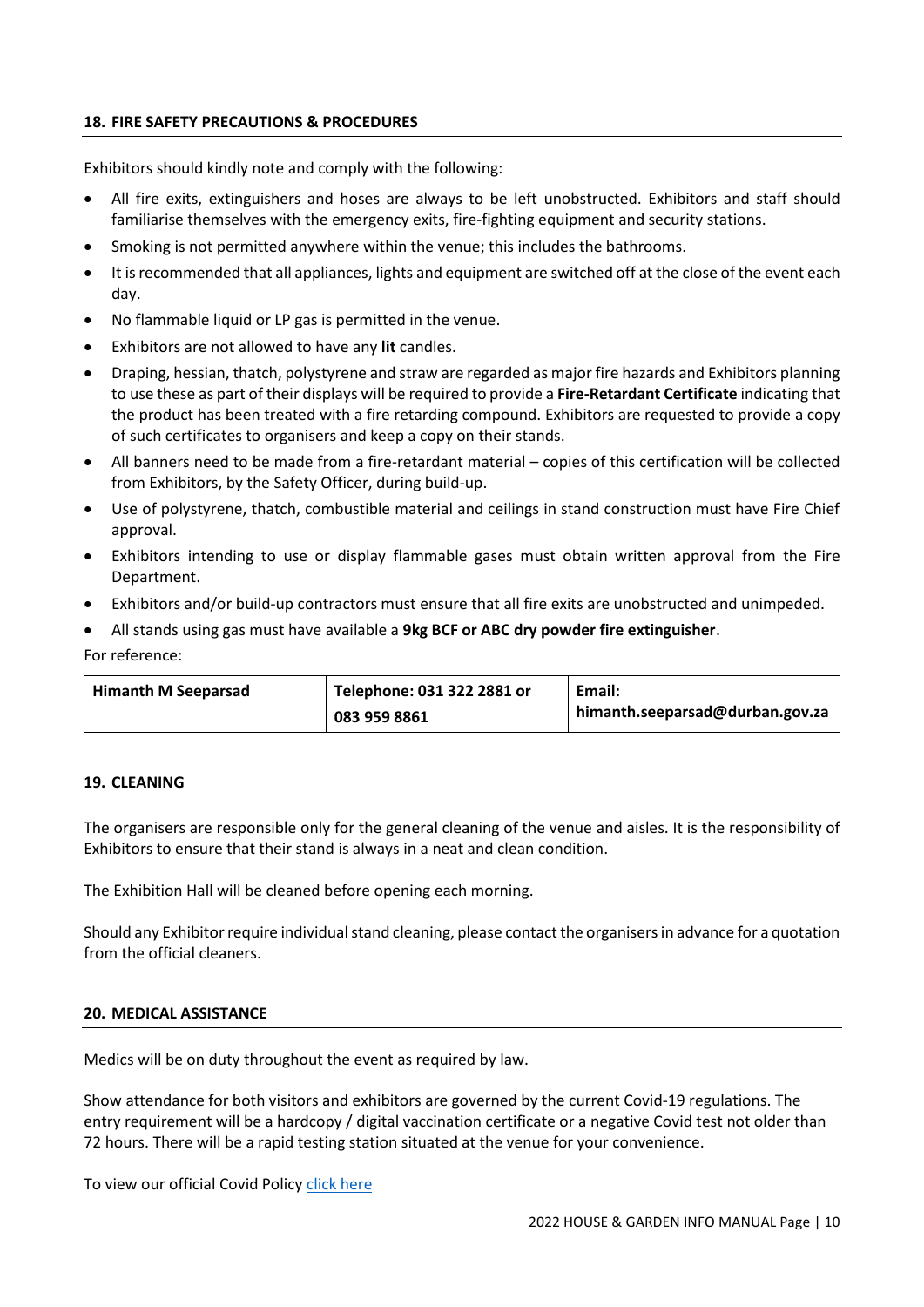# <span id="page-10-0"></span>**21. FIREARMS**

Firearms are not permitted within the exhibition area under any circumstances.

## <span id="page-10-1"></span>**22. INSURANCE**

The organisers shall not be liable for any loss or damage sustained by any Exhibitor, and/or employees, agents, servants, customers, clients or invitees from any cause whatsoever and indemnifies the organiser accordingly.

Exhibitors are responsible for the safety of their own staff, property, stand and contents and are advised to insure their goods accordingly.

Please note that:

- The organisers do not accept responsibility for damages or loss to any stand or goods in transit to or from the show.
- Exhibitors arranging for goods to be collected after the show closes are advised not to leave the items unattended on the stand at any time before they are collected.
- Exhibitors must contact their insurance companies to negotiate the necessary extensions to their policies and must ensure that they have full insurance cover and take out public liability/comprehensive protection.
- The period of liability of the Exhibitor shall be deemed to run from the time the Exhibitor or any of their agents or contractors first enters the exhibition venue, until all Exhibitor property has been removed on **Monday, 4 July** by no later than **15h00**.
- Exhibitors shall be responsible for loss or damage to any items which they have rented or hired from the official contractors. In addition, Exhibitors shall take all necessary precautions to prevent any damage to their equipment and displays before making any connection to the electrical supply of the official contractors.
- The organisers carry public liability insurance for visitors but are not responsible for insurance of Exhibitors or their property.

## **Please observe Clause 9.3 in Exhibitor Contract: Standard Terms & Conditions.**

#### <span id="page-10-2"></span>**23. EXHIBITOR OBLIGATIONS**

As per **Event Terms & Conditions**, upon signing the Exhibitor's Contract, the Exhibitor is obligated to ensure that his/her stand will be open and functional during the show times. Please note that a penalty of R1000.00 per hour or part thereof will be charged for opening late or early closure.

Please show consideration to visitors and other Exhibitors by not abandoning your stand before the official closing time each day.